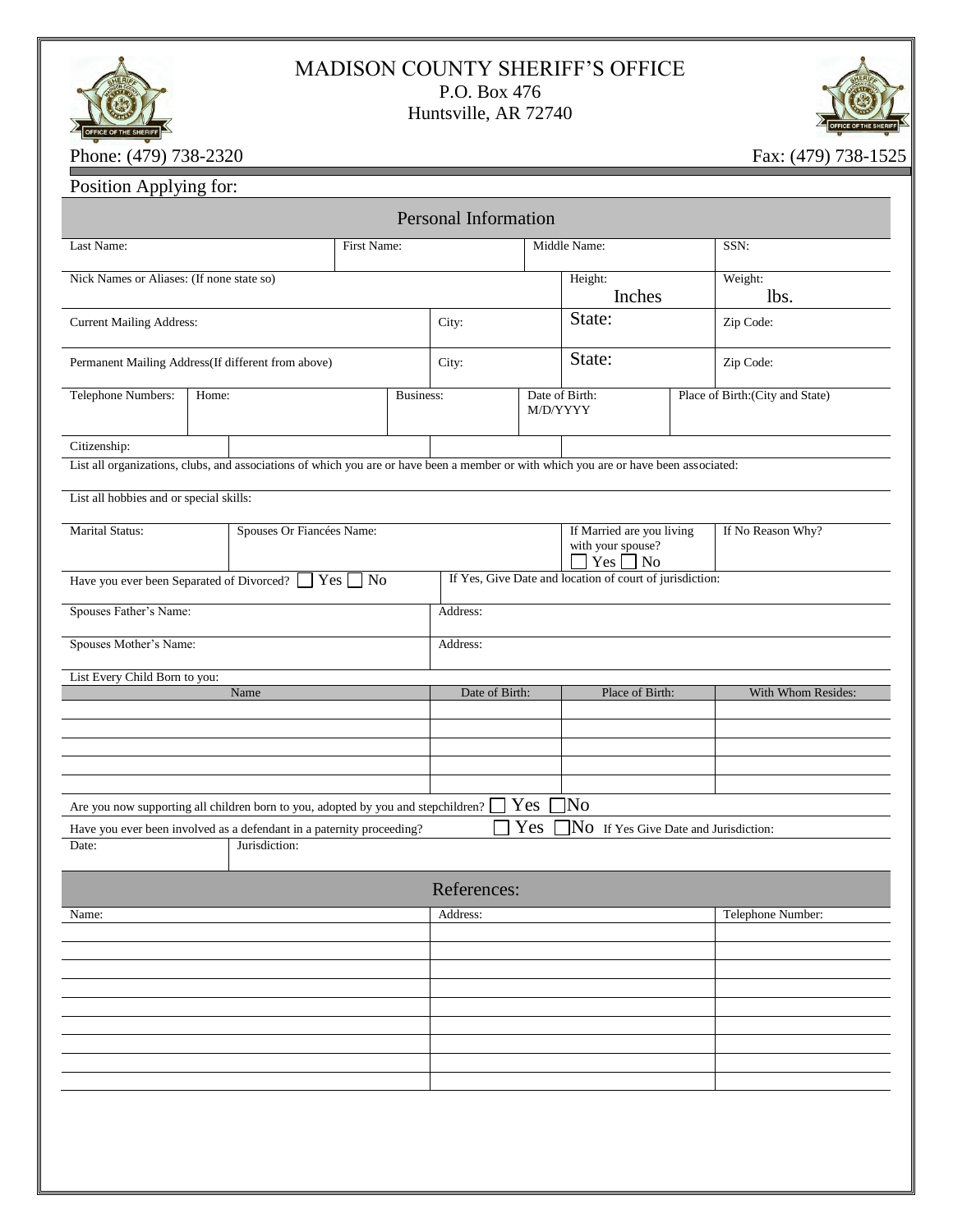|                       |                                                                                                                                            |                    | <b>Family History</b>          |                                  |              |
|-----------------------|--------------------------------------------------------------------------------------------------------------------------------------------|--------------------|--------------------------------|----------------------------------|--------------|
|                       | Name                                                                                                                                       |                    | Address                        |                                  | Telephone    |
| Father<br>Mother      |                                                                                                                                            |                    |                                |                                  |              |
| <b>Brother/Sister</b> |                                                                                                                                            |                    |                                |                                  |              |
| <b>Brother/Sister</b> |                                                                                                                                            |                    |                                |                                  |              |
| Brother/Sister        |                                                                                                                                            |                    |                                |                                  |              |
|                       | Has any member of your family ever been arrested for or convicted of a felony offense? $\Box$ Yes $\Box$ No If yes Complete the following: |                    |                                |                                  |              |
| Date:                 | Location:                                                                                                                                  |                    | Charge:                        |                                  | Disposition: |
|                       |                                                                                                                                            |                    |                                |                                  |              |
|                       |                                                                                                                                            |                    |                                |                                  |              |
|                       |                                                                                                                                            |                    | Financial                      |                                  |              |
|                       | Do you have life insurance and/or hospitalization Insurance?                                                                               |                    | N <sub>o</sub><br>Yes          |                                  |              |
|                       | Do you have a savings account?<br>Yes                                                                                                      | N <sub>0</sub>     |                                |                                  |              |
| Bank:                 |                                                                                                                                            |                    | City and State:                |                                  |              |
| Bank:                 |                                                                                                                                            |                    | City and State                 |                                  |              |
|                       | Do you have a checking account?<br>Yes                                                                                                     | N <sub>0</sub>     |                                |                                  |              |
| Bank:                 |                                                                                                                                            |                    | City and State:                |                                  |              |
| Bank:                 |                                                                                                                                            |                    | City and State:                |                                  |              |
|                       | Do you have interest in any business dealing with alcohol?                                                                                 |                    | Yes                            | No If yes give name and location |              |
|                       |                                                                                                                                            |                    |                                |                                  |              |
|                       |                                                                                                                                            |                    |                                |                                  |              |
|                       | Do you own or are you buying your own home?                                                                                                | Yes                | N <sub>o</sub>                 |                                  |              |
|                       | Is there a mortgage on the property? $\Box$ Yes $\Box$ No                                                                                  |                    | Mortgage Co. or Bank:          |                                  |              |
|                       | Do you own or are you buying other real estate?                                                                                            | $\Box$ Yes $\Box$  | No                             |                                  |              |
|                       | Is there a mortgage on the property? $\Box$ Yes $\Box$ No                                                                                  |                    | Mortgage Co. or Bank:          |                                  |              |
|                       | List of Motor vehicles you own or are buying:                                                                                              |                    |                                |                                  |              |
| Make                  |                                                                                                                                            | Model:             |                                | Year:                            | Amount Owed: |
|                       |                                                                                                                                            |                    |                                |                                  |              |
|                       |                                                                                                                                            |                    |                                |                                  |              |
|                       |                                                                                                                                            |                    |                                |                                  |              |
|                       |                                                                                                                                            |                    |                                |                                  |              |
|                       | What income other than salary do you have at present? Include Spouses:                                                                     |                    |                                |                                  |              |
|                       |                                                                                                                                            |                    |                                |                                  |              |
|                       |                                                                                                                                            |                    |                                |                                  |              |
|                       | <b>List Credit References</b>                                                                                                              |                    |                                |                                  |              |
| Name of Firm:         |                                                                                                                                            | Address:           |                                |                                  | Amount Owed: |
|                       |                                                                                                                                            |                    |                                |                                  |              |
| Name of Firm:         |                                                                                                                                            | Address:           |                                |                                  | Amount Owed: |
|                       |                                                                                                                                            |                    |                                |                                  |              |
| Name of Firm:         |                                                                                                                                            | Address:           |                                |                                  | Amount Owed: |
|                       |                                                                                                                                            |                    |                                |                                  |              |
| Name of Firm:         |                                                                                                                                            | Address:           |                                |                                  | Amount Owed: |
|                       |                                                                                                                                            |                    |                                |                                  |              |
| Name of Firm:         |                                                                                                                                            | Address:           |                                |                                  | Amount Owed: |
|                       |                                                                                                                                            |                    |                                |                                  |              |
|                       | What is your total debt at present?                                                                                                        |                    |                                |                                  |              |
|                       | Have your creditors treated you fairly?                                                                                                    | Yes                | No If Yes Explain:             |                                  |              |
|                       | Have you ever been sued?<br>Yes                                                                                                            | No if Yes Explain: |                                |                                  |              |
|                       |                                                                                                                                            |                    |                                |                                  |              |
|                       |                                                                                                                                            |                    |                                |                                  |              |
|                       |                                                                                                                                            |                    | Space intentionally left blank |                                  |              |
|                       |                                                                                                                                            |                    |                                |                                  |              |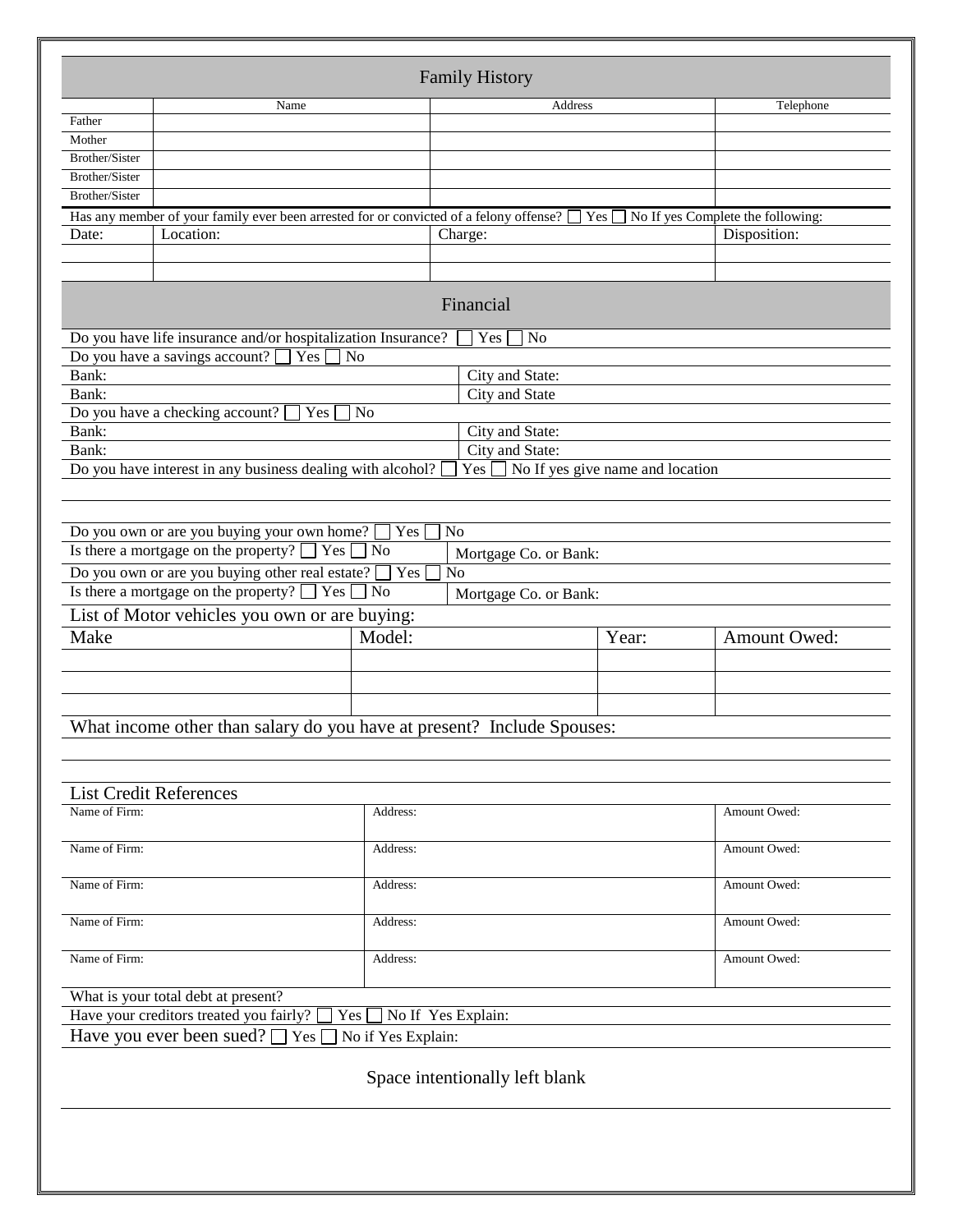|                                          |        |         |                                                                                   | Residences                      |                                                                                                                                     |                                        |
|------------------------------------------|--------|---------|-----------------------------------------------------------------------------------|---------------------------------|-------------------------------------------------------------------------------------------------------------------------------------|----------------------------------------|
|                                          |        |         | List all residence for the past 10 years starting with the present address at top |                                 |                                                                                                                                     |                                        |
| From                                     |        |         | To                                                                                |                                 | Address                                                                                                                             | Landlord                               |
| Month                                    | Year   | Month   | Year                                                                              |                                 |                                                                                                                                     |                                        |
|                                          |        |         | Present                                                                           |                                 |                                                                                                                                     |                                        |
|                                          |        |         |                                                                                   |                                 |                                                                                                                                     |                                        |
|                                          |        |         |                                                                                   |                                 |                                                                                                                                     |                                        |
|                                          |        |         |                                                                                   |                                 |                                                                                                                                     |                                        |
|                                          |        |         |                                                                                   |                                 |                                                                                                                                     |                                        |
|                                          |        |         |                                                                                   |                                 |                                                                                                                                     |                                        |
|                                          |        |         |                                                                                   |                                 |                                                                                                                                     |                                        |
|                                          |        |         |                                                                                   |                                 |                                                                                                                                     |                                        |
|                                          |        |         |                                                                                   |                                 |                                                                                                                                     |                                        |
|                                          |        |         |                                                                                   |                                 |                                                                                                                                     |                                        |
|                                          |        |         |                                                                                   | <b>Work History</b>             |                                                                                                                                     |                                        |
|                                          |        |         |                                                                                   |                                 | Are you now or have you ever been engaged in any business as an owner, partner, or corporate board member?                          | Yes<br>N <sub>o</sub>                  |
| If yes give details:                     |        |         |                                                                                   |                                 |                                                                                                                                     |                                        |
|                                          |        |         |                                                                                   |                                 | Have you ever been discharged or forced to resign because of misconduct or unsatisfactory service?                                  | Yes<br>N <sub>o</sub>                  |
| If yes give details:                     |        |         |                                                                                   |                                 |                                                                                                                                     |                                        |
|                                          |        |         |                                                                                   |                                 |                                                                                                                                     |                                        |
|                                          |        |         | Have your employers always treated you fairly?                                    | $\bigcap$ Yes<br>N <sub>0</sub> |                                                                                                                                     |                                        |
| If no give details:                      |        |         |                                                                                   |                                 |                                                                                                                                     |                                        |
|                                          |        |         |                                                                                   |                                 |                                                                                                                                     |                                        |
| Do you object to wearing a uniform?      |        |         | No<br>Yes                                                                         |                                 | Do you object to working nights?                                                                                                    | Yes<br>No                              |
| Do you object to working shifts? $\Box$  |        |         | Yes [<br>$\neg$ No                                                                |                                 | List all jobs that you have had in the last ten years. Put your present and most recent job first. If you need additional space you |                                        |
|                                          |        |         | may attach additional sheets. Include military service and part time jobs.        |                                 |                                                                                                                                     |                                        |
| Title of present or last position:       |        |         |                                                                                   |                                 | <b>Starting Salary</b>                                                                                                              | <b>Last Salary</b>                     |
|                                          |        |         |                                                                                   |                                 |                                                                                                                                     |                                        |
| Date Employed:                           |        |         | Name and Title of Supervisor:                                                     |                                 |                                                                                                                                     | No. of Employees supervised<br>by you? |
| Date Separated:                          |        |         | Employer:<br>Address:                                                             |                                 |                                                                                                                                     |                                        |
|                                          |        |         |                                                                                   |                                 |                                                                                                                                     |                                        |
| Full Time:                               | Years: | Months: | Duties:                                                                           |                                 |                                                                                                                                     |                                        |
|                                          | Years: | Months: |                                                                                   |                                 |                                                                                                                                     |                                        |
| Part Time                                |        |         |                                                                                   |                                 |                                                                                                                                     |                                        |
| If part time # hours                     |        | Hours:  |                                                                                   |                                 |                                                                                                                                     |                                        |
| worked each week?<br>Reason for Leaving: |        |         |                                                                                   |                                 |                                                                                                                                     |                                        |
|                                          |        |         |                                                                                   |                                 |                                                                                                                                     |                                        |
| Title of next to last position:          |        |         |                                                                                   | <b>Starting Salary</b>          |                                                                                                                                     | Last Salary                            |
|                                          |        |         |                                                                                   |                                 |                                                                                                                                     | No. of Employees supervised            |
| Date Employed:                           |        |         |                                                                                   | Name and Title of Supervisor:   |                                                                                                                                     |                                        |
| Date Separated:                          |        |         | Employer:                                                                         |                                 | Address:                                                                                                                            | by you?                                |
|                                          |        |         |                                                                                   |                                 |                                                                                                                                     |                                        |
| Full Time:                               | Years: | Months: | Duties:                                                                           |                                 |                                                                                                                                     |                                        |
| Part Time                                | Years: | Months: |                                                                                   |                                 |                                                                                                                                     |                                        |
| If part time # hours                     |        | Hours:  |                                                                                   |                                 |                                                                                                                                     |                                        |
| worked each week?                        |        |         |                                                                                   |                                 |                                                                                                                                     |                                        |
| Reason for Leaving:                      |        |         |                                                                                   |                                 |                                                                                                                                     |                                        |
|                                          |        |         |                                                                                   |                                 |                                                                                                                                     |                                        |
|                                          |        |         |                                                                                   |                                 |                                                                                                                                     |                                        |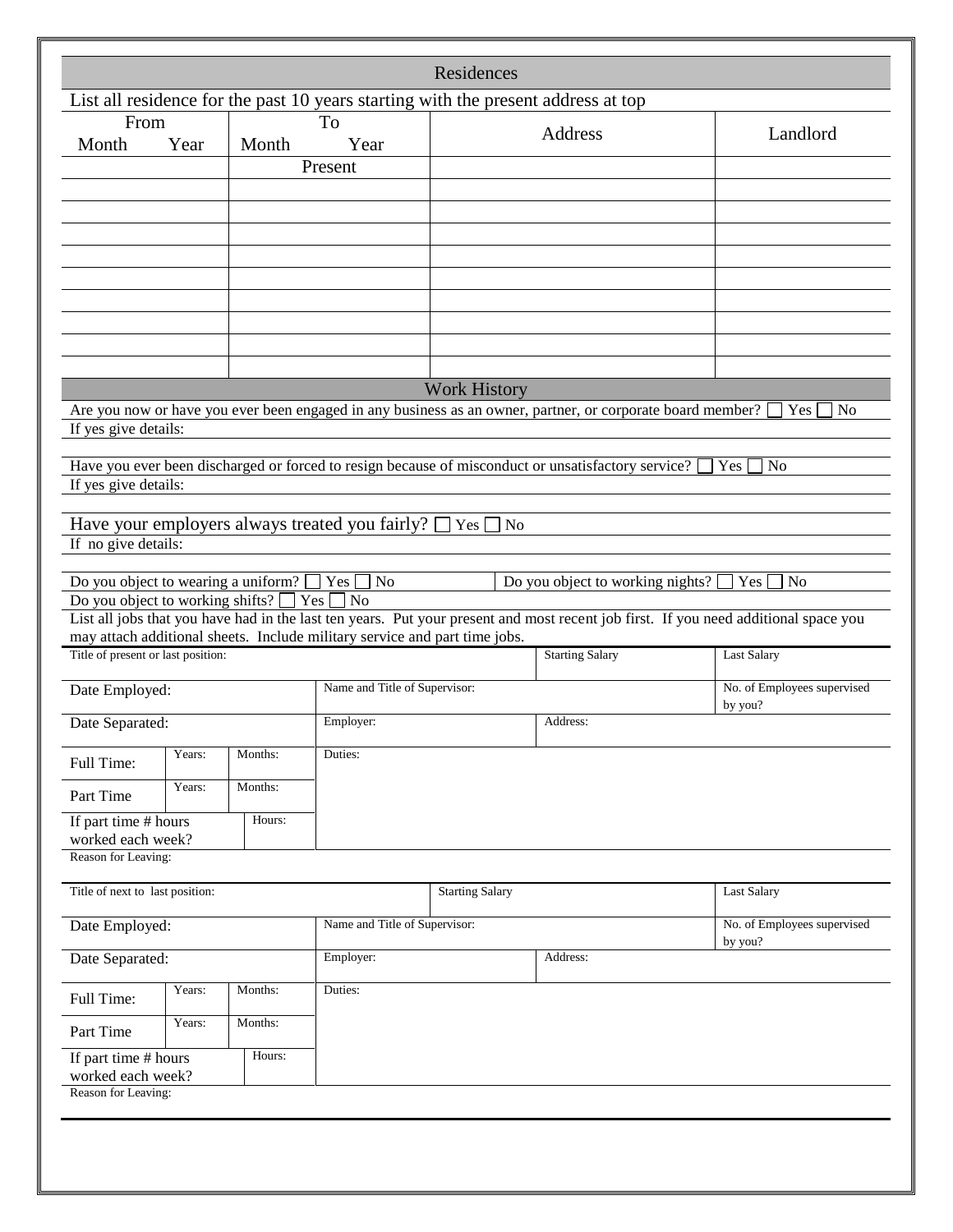| Title of next to last position:               |        |                 |                                                                    | <b>Starting Salary</b>                                                                                               |                |                | <b>Last Salary</b>                     |                             |
|-----------------------------------------------|--------|-----------------|--------------------------------------------------------------------|----------------------------------------------------------------------------------------------------------------------|----------------|----------------|----------------------------------------|-----------------------------|
| Date Employed:                                |        |                 | Name and Title of Supervisor:                                      |                                                                                                                      |                |                | No. of Employees supervised<br>by you? |                             |
| Date Separated:                               |        |                 | Employer:<br>Address:                                              |                                                                                                                      |                |                |                                        |                             |
| Full Time:                                    | Years: | Months:         | Duties:                                                            |                                                                                                                      |                |                |                                        |                             |
| Part Time                                     | Years: | Months:         |                                                                    |                                                                                                                      |                |                |                                        |                             |
| If part time # hours<br>worked each week?     |        | Hours:          |                                                                    |                                                                                                                      |                |                |                                        |                             |
| Reason for Leaving:                           |        |                 |                                                                    |                                                                                                                      |                |                |                                        |                             |
| Title of next to last position:               |        |                 |                                                                    | <b>Starting Salary</b>                                                                                               |                |                | <b>Last Salary</b>                     |                             |
| Date Employed:                                |        |                 | Name and Title of Supervisor:                                      |                                                                                                                      |                |                | by you?                                | No. of Employees supervised |
| Date Separated:                               |        |                 | Employer:                                                          |                                                                                                                      | Address:       |                |                                        |                             |
| Full Time:                                    | Years: | Months:         | Duties:                                                            |                                                                                                                      |                |                |                                        |                             |
| Part Time                                     | Years: | Months:         |                                                                    |                                                                                                                      |                |                |                                        |                             |
| If part time # hours<br>worked each week?     |        | Hours:          |                                                                    |                                                                                                                      |                |                |                                        |                             |
| Reason for Leaving:                           |        |                 |                                                                    |                                                                                                                      |                |                |                                        |                             |
|                                               |        |                 |                                                                    | <b>Military Service</b>                                                                                              |                |                |                                        |                             |
|                                               |        |                 | Were you ever in the U.S. Military or other military organization? | Yes                                                                                                                  | N <sub>o</sub> |                |                                        |                             |
| <b>Branch of Service:</b>                     |        | Unit:           |                                                                    |                                                                                                                      |                |                | Date of Enlistment:                    |                             |
| Date of Discharge:                            |        | Service Number: |                                                                    | <b>Highest Rank Obtained:</b>                                                                                        |                |                | Type of Discharge:                     |                             |
| List Medals and Decorations:                  |        |                 |                                                                    |                                                                                                                      |                |                |                                        |                             |
|                                               |        |                 |                                                                    | If you are presently a member of the reserve or national guard give the unit, location and describe your obligation: |                |                |                                        |                             |
|                                               |        |                 |                                                                    |                                                                                                                      |                |                |                                        |                             |
|                                               |        |                 |                                                                    | Education                                                                                                            |                |                |                                        |                             |
| Name of School                                |        |                 | Location                                                           | From                                                                                                                 |                | <b>To</b>      |                                        | Year                        |
| Grade School:                                 |        |                 | (City, State)                                                      | Month & Year                                                                                                         |                | Month & Year   |                                        | Completed                   |
| High School:                                  |        |                 |                                                                    |                                                                                                                      |                |                |                                        |                             |
| College or University:                        |        |                 |                                                                    |                                                                                                                      |                |                |                                        |                             |
| <b>Addition Schools:</b>                      |        |                 |                                                                    |                                                                                                                      |                |                |                                        |                             |
|                                               |        |                 |                                                                    |                                                                                                                      |                |                |                                        |                             |
| List college degrees and major field of each: |        |                 |                                                                    | Did you Graduate from high school or pass the high school equivalency test?                                          | Yes            | N <sub>o</sub> |                                        |                             |
| If Yes Explain:                               |        |                 |                                                                    | Were you ever expelled from any school or were you ever disciplined by any school official?                          |                | Yes            | No                                     |                             |
|                                               |        |                 |                                                                    |                                                                                                                      |                |                |                                        |                             |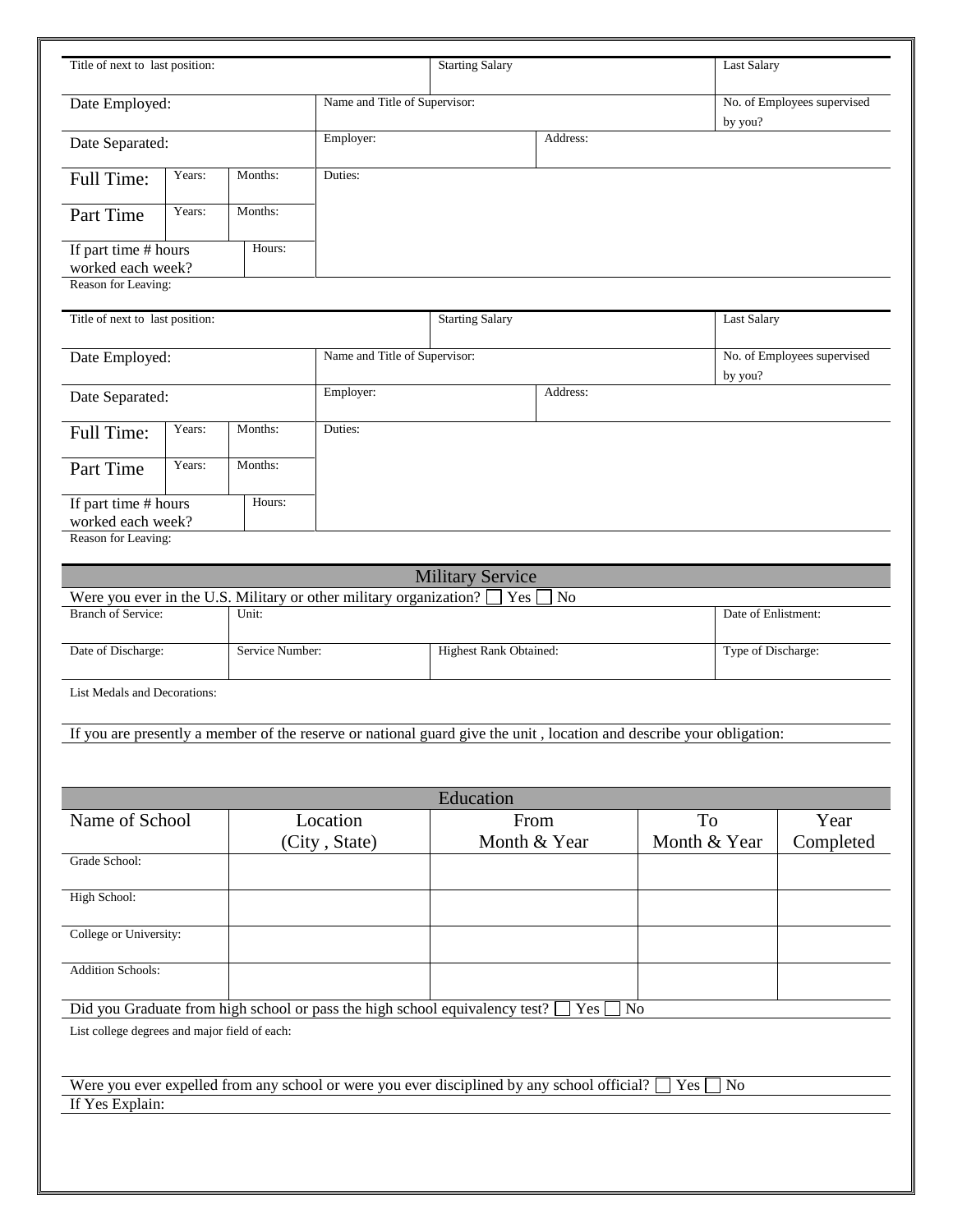|                                                                                                                       |                        |                                            | <b>Arrest and Military Discipline</b>                                                                                            |                                |                                                                                                                                   |  |  |
|-----------------------------------------------------------------------------------------------------------------------|------------------------|--------------------------------------------|----------------------------------------------------------------------------------------------------------------------------------|--------------------------------|-----------------------------------------------------------------------------------------------------------------------------------|--|--|
|                                                                                                                       |                        |                                            |                                                                                                                                  |                                | Answer all of the following questions completely and accurately. Any falsifications or misstatements of fact may be sufficient to |  |  |
| disqualify you. (Exclude minor traffic violations)                                                                    |                        |                                            |                                                                                                                                  |                                |                                                                                                                                   |  |  |
| No If yes give details below:<br>Have you ever been arrested by the police?<br>Yes                                    |                        |                                            |                                                                                                                                  |                                |                                                                                                                                   |  |  |
| Crime Charged:                                                                                                        | Police Agency:         |                                            |                                                                                                                                  |                                |                                                                                                                                   |  |  |
| Date:                                                                                                                 |                        | Disposition of case:                       |                                                                                                                                  |                                |                                                                                                                                   |  |  |
| Crime Charged:                                                                                                        |                        |                                            | Police Agency:                                                                                                                   |                                |                                                                                                                                   |  |  |
| Date:                                                                                                                 |                        | Disposition of case:                       |                                                                                                                                  |                                |                                                                                                                                   |  |  |
| Have you been placed on probation?                                                                                    |                        | Yes [                                      | No If yes give details below:                                                                                                    |                                |                                                                                                                                   |  |  |
|                                                                                                                       |                        |                                            |                                                                                                                                  |                                |                                                                                                                                   |  |  |
|                                                                                                                       |                        |                                            |                                                                                                                                  |                                |                                                                                                                                   |  |  |
|                                                                                                                       |                        |                                            |                                                                                                                                  |                                |                                                                                                                                   |  |  |
| Have you ever been required to pay a fine in excess of \$25.00?                                                       |                        |                                            | Yes                                                                                                                              | No If yes give details below:  |                                                                                                                                   |  |  |
|                                                                                                                       |                        |                                            |                                                                                                                                  |                                |                                                                                                                                   |  |  |
|                                                                                                                       |                        |                                            |                                                                                                                                  |                                |                                                                                                                                   |  |  |
| Have you ever been reported as a runaway or a missing person?                                                         |                        |                                            | Yes                                                                                                                              | No If yes give details below:  |                                                                                                                                   |  |  |
|                                                                                                                       |                        |                                            |                                                                                                                                  |                                |                                                                                                                                   |  |  |
|                                                                                                                       |                        |                                            |                                                                                                                                  |                                |                                                                                                                                   |  |  |
|                                                                                                                       |                        |                                            |                                                                                                                                  |                                |                                                                                                                                   |  |  |
|                                                                                                                       |                        |                                            |                                                                                                                                  |                                |                                                                                                                                   |  |  |
|                                                                                                                       |                        |                                            |                                                                                                                                  |                                |                                                                                                                                   |  |  |
| Were you ever the subject of a courts-martial, tried on charges, summary court, deck court, captains mast, or company |                        |                                            |                                                                                                                                  |                                |                                                                                                                                   |  |  |
|                                                                                                                       |                        |                                            | punishment, or any other disciplinary action while a member of the armed forces? $\Box$ Yes $\Box$ No If yes give details below: |                                |                                                                                                                                   |  |  |
|                                                                                                                       |                        |                                            |                                                                                                                                  |                                |                                                                                                                                   |  |  |
|                                                                                                                       |                        |                                            |                                                                                                                                  |                                |                                                                                                                                   |  |  |
|                                                                                                                       |                        |                                            |                                                                                                                                  |                                |                                                                                                                                   |  |  |
| List any disciplinary action taken against you in the National Guard or Reserves?                                     |                        |                                            |                                                                                                                                  |                                |                                                                                                                                   |  |  |
|                                                                                                                       |                        |                                            |                                                                                                                                  |                                |                                                                                                                                   |  |  |
|                                                                                                                       |                        |                                            |                                                                                                                                  |                                |                                                                                                                                   |  |  |
|                                                                                                                       |                        |                                            |                                                                                                                                  |                                |                                                                                                                                   |  |  |
| If you have ever been fingerprinted by a police agency other than for an arrest, give details below:                  |                        |                                            |                                                                                                                                  |                                |                                                                                                                                   |  |  |
| Agency:                                                                                                               |                        |                                            | Date:                                                                                                                            | Purpose:                       |                                                                                                                                   |  |  |
| Agency:                                                                                                               |                        |                                            | Date:                                                                                                                            | Purpose:                       |                                                                                                                                   |  |  |
|                                                                                                                       |                        |                                            |                                                                                                                                  |                                |                                                                                                                                   |  |  |
| Agency:                                                                                                               |                        |                                            | Date:                                                                                                                            | Purpose:                       |                                                                                                                                   |  |  |
|                                                                                                                       |                        |                                            |                                                                                                                                  |                                |                                                                                                                                   |  |  |
| Can you operate a motor vehicle? $\square$                                                                            |                        | $Yes \Box No$                              |                                                                                                                                  |                                |                                                                                                                                   |  |  |
| Do you possess a valid operator's license?                                                                            |                        |                                            | $Yes \tN$ No if Yes fill out below:                                                                                              |                                |                                                                                                                                   |  |  |
| State:                                                                                                                | Operators Lic. Number: |                                            | Date Issued:                                                                                                                     |                                |                                                                                                                                   |  |  |
|                                                                                                                       |                        |                                            |                                                                                                                                  |                                |                                                                                                                                   |  |  |
| Has your license ever been suspended, restricted, or revoked?                                                         |                        |                                            | No If yes reason:<br>Yes                                                                                                         |                                |                                                                                                                                   |  |  |
| Have you ever been refused a license by any state?                                                                    |                        | Yes                                        | No If yes reason:                                                                                                                |                                |                                                                                                                                   |  |  |
| Has a motor vehicle driven by you ever been involved in an accident?                                                  |                        |                                            | Yes                                                                                                                              | No If yes details of accident: |                                                                                                                                   |  |  |
| Date:                                                                                                                 |                        | Police Investigation: $\Box$ Yes $\Box$ No | Location:                                                                                                                        |                                |                                                                                                                                   |  |  |
|                                                                                                                       |                        |                                            |                                                                                                                                  |                                |                                                                                                                                   |  |  |
| Cause of accident:                                                                                                    |                        |                                            |                                                                                                                                  |                                |                                                                                                                                   |  |  |
|                                                                                                                       |                        |                                            |                                                                                                                                  |                                |                                                                                                                                   |  |  |
| Date:                                                                                                                 |                        | Police Investigation: Ves                  | Location:                                                                                                                        |                                |                                                                                                                                   |  |  |
|                                                                                                                       | No                     |                                            |                                                                                                                                  |                                |                                                                                                                                   |  |  |
| Cause of accident:                                                                                                    |                        |                                            |                                                                                                                                  |                                |                                                                                                                                   |  |  |
|                                                                                                                       |                        |                                            |                                                                                                                                  |                                |                                                                                                                                   |  |  |
| List any convictions for minor traffic violations                                                                     |                        |                                            |                                                                                                                                  |                                |                                                                                                                                   |  |  |
| Location                                                                                                              |                        | Approx Date:                               | Nature of Violation:                                                                                                             |                                | Penalty or Disposition:                                                                                                           |  |  |
|                                                                                                                       |                        |                                            |                                                                                                                                  |                                |                                                                                                                                   |  |  |
|                                                                                                                       |                        |                                            |                                                                                                                                  |                                |                                                                                                                                   |  |  |
|                                                                                                                       |                        |                                            |                                                                                                                                  |                                |                                                                                                                                   |  |  |
|                                                                                                                       |                        |                                            |                                                                                                                                  |                                |                                                                                                                                   |  |  |
|                                                                                                                       |                        |                                            |                                                                                                                                  |                                |                                                                                                                                   |  |  |
|                                                                                                                       |                        |                                            |                                                                                                                                  |                                |                                                                                                                                   |  |  |
|                                                                                                                       |                        |                                            |                                                                                                                                  |                                |                                                                                                                                   |  |  |
|                                                                                                                       |                        |                                            |                                                                                                                                  |                                |                                                                                                                                   |  |  |
|                                                                                                                       |                        |                                            |                                                                                                                                  |                                |                                                                                                                                   |  |  |
|                                                                                                                       |                        |                                            |                                                                                                                                  |                                |                                                                                                                                   |  |  |